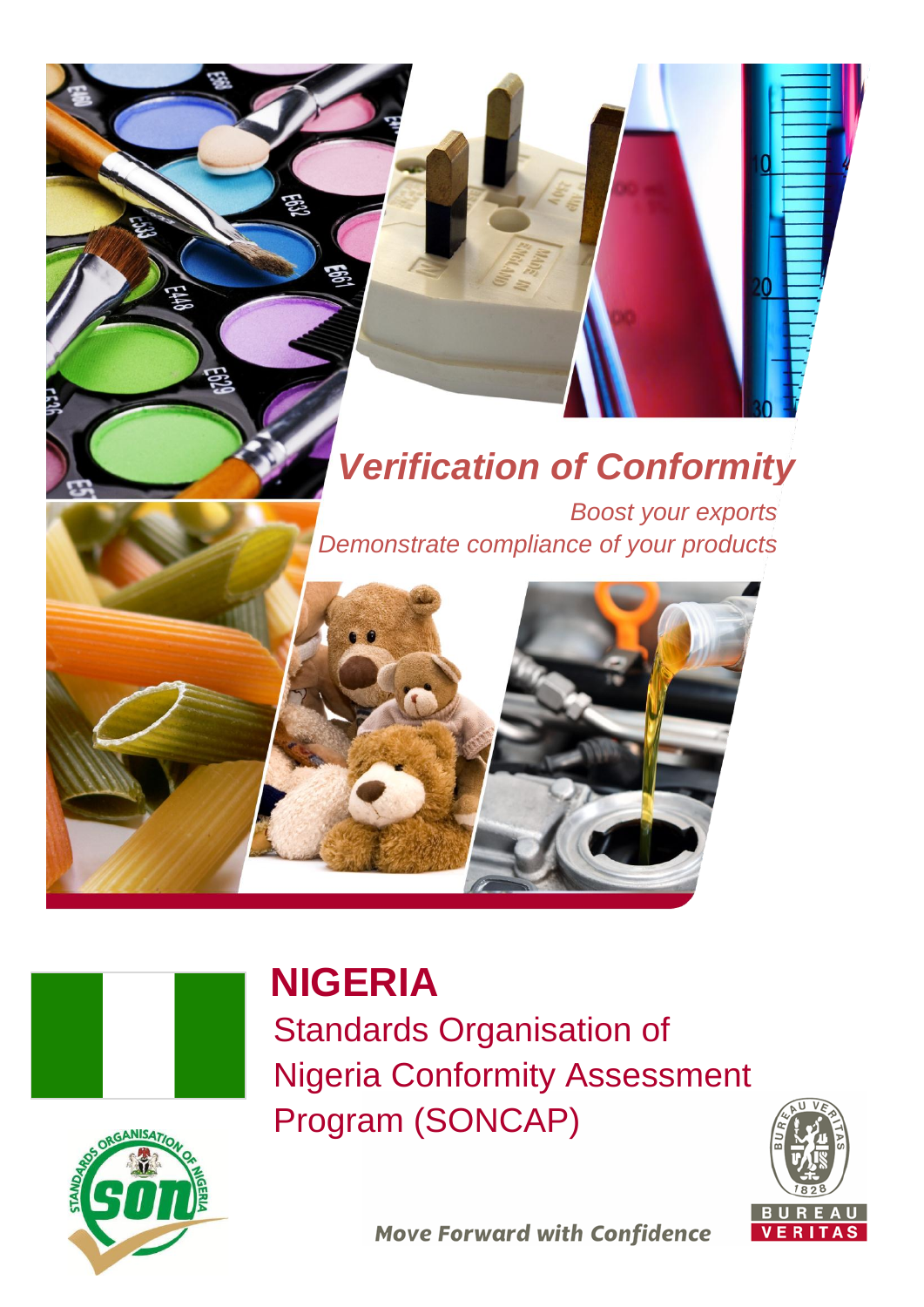# **SCOPE**



## **SONCAP PROGRAM**

**Starting 2005**, goods exported to Nigeria have undergone a Standards Organisation of Nigeria Conformity Assessment Program (SONCAP) to Standards prior shipment.

Bureau Veritas has been appointed by the **Standards Organisation of Nigeria (SON)** for the Conformity Assessment Program. This program applies to specific goods (see below) under 2 schemes "Product Certificate (PC)" and "SONCAP Certificate (SC)". Global process overview for necessary certificates is as below:



### **OBJECTIVE**

- **Ensuring that regulated products comply with the NIS or approved standards prior to export to Nigeria Protect consumers against dangerous, sub-standard and counterfeit products**
- **Providing a level playing field in terms of quality for both regulated and locally manufactured products in order to prevent unfair competition.**
- **Ease trade in Nigeria by preventing delays in clearance of Imported products at Nigerian Ports and Borders**
- **Ease trade in Nigeria by fast-tracking clearance via Pre-shipment Inspections.**
- **Preventing the dumping of substandard goods in the Nigerian market and in turn, preventing economic loss to the importer and the nation at large**
- **Forestalling any adverse reaction (such as environmental pollution occasioned by destruction of substandard products) by regulatory Agencies on arrival of such goods in Nigeria**
- **Encouraging genuine investors and investment in Nigeria**

# **GROUP OF PRODUCTS COVERED**

- Chemical and petroleum products
- **Textile, leather, footwear plastic and** rubber products
- **Furniture, arts and crafts**
- Toys, child care, sports, fitness, and recreation products
- Electrical (including Electrical Fittings) and Electronics products
- **LPG** accessories for gas & kerosene stoves
- Household, kitchen, stationery, tobacco and hygiene products
- **-** Automotive (Vehicles, motorcycles including spare parts)
- **Construction material, mechanical products,** tools and petroleum applicances
- Paper and stationery
- **Protective safety equipment**



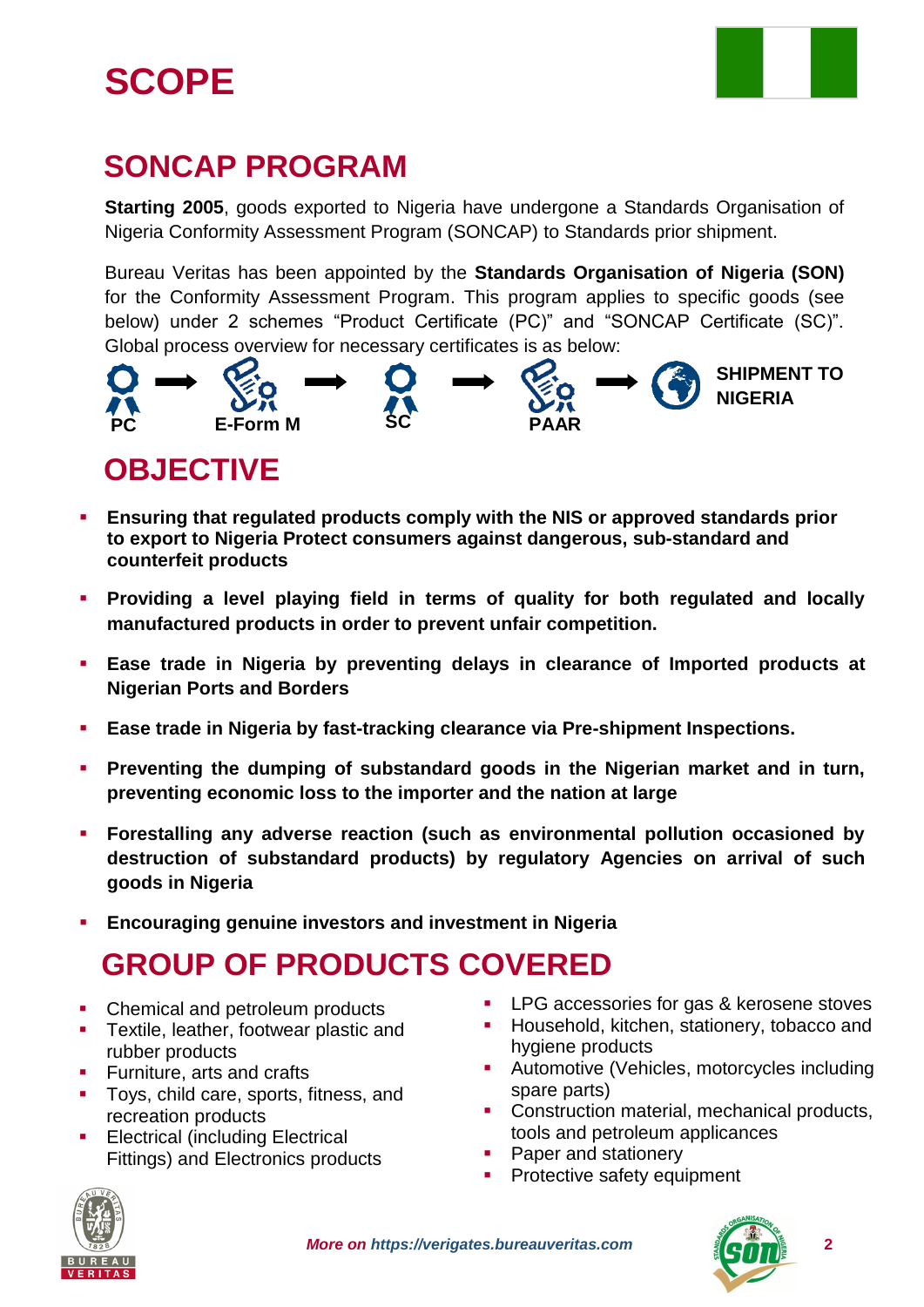

## **PRODUCT CERTIFICATION PROCESS OVERVIEW PROCESS**



### **Step 1 : REQUEST FOR PRODUCT CERTIFICATE**

*Exporter / Importer lodges a Request for Product Certificate to a Bureau Veritas local contact (Filling up of the Request For Certificate (RFC) Form). Said request should include:*

- **EXECT** List, designation of goods intended to be exported, importer / exporter details
- Conformity documents available (ex: Third party certificate, Test reports, Reports of analysis according to quality and safety standards)
- Factory site inspection report (if available) conducted by a competent conformity assessment body
- **Product Certificate (if available) issued by a conformity assessment body appointed** by SON
- Copy of quality management system certificate of the exporter and/or manufacturer (if available)

#### **Step 2 : ROUTES TO COMPLIANCE**

*To facilitate trade and adjust intervention to the risk, 3 different routes are available in Product certification scheme to demonstrate compliance; it depends on the type of exporter:*

- Route **A (Un-Registration)**: Any trader.
- Route **B (Registration)**: Any exporter or manufacturer/supplier with suitable valid implemented Quality Management System
- Route **C (Licensing)**: Any manufacturer with suitable valid implemented Quality Management System for the factory audited and inspected by Bureau Veritas

#### **Step 3 : DOCUMENTARY REVIEW / TESTING**

*Bureau Veritas reviews all information provided and checks their adequacy against Nigerian (NIS) or approved equivalent standards. Laboratory testing / analysis are conducted on samples if necessary.*



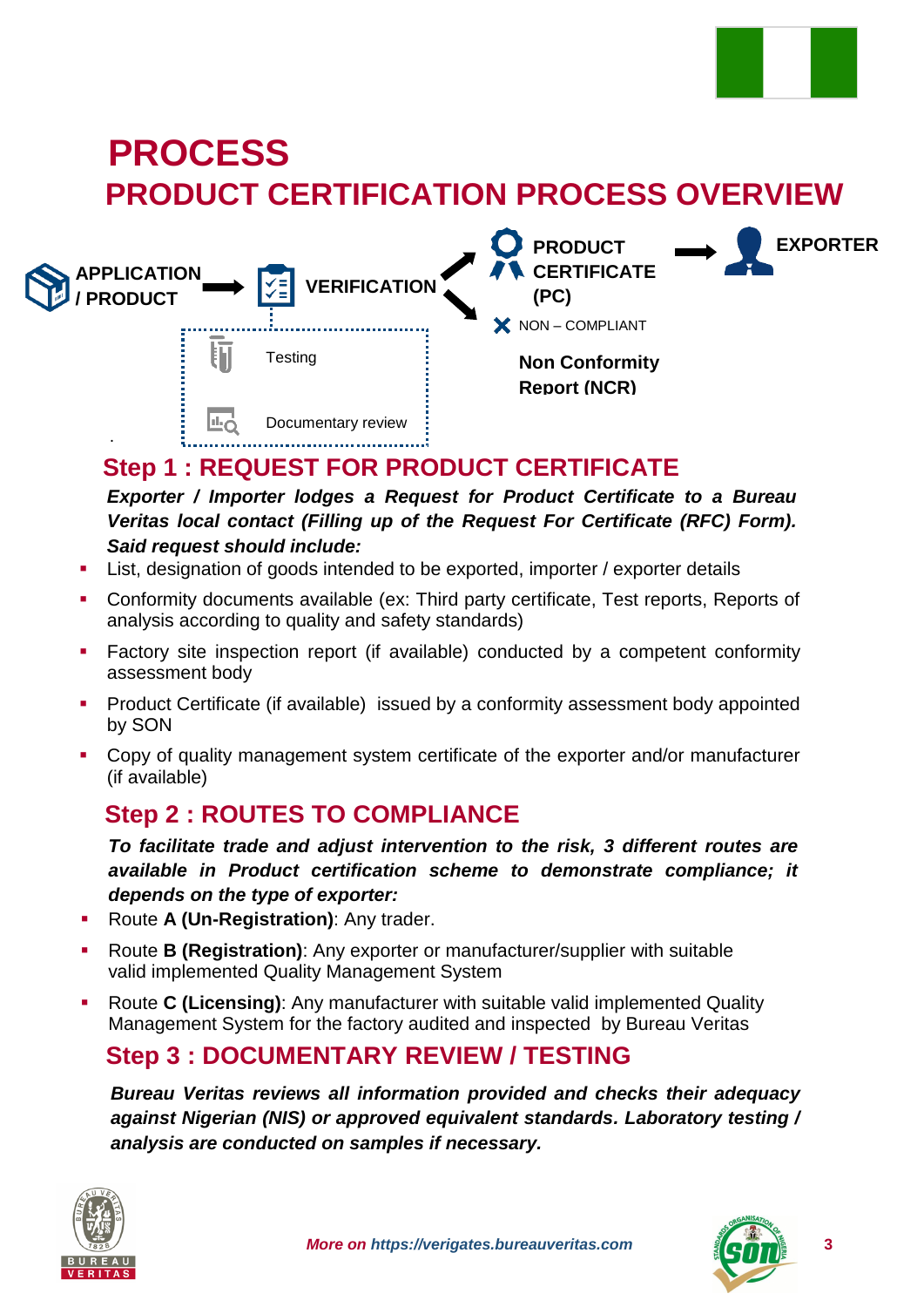

### **Step 4 : PRODUCT CERTIFICATE**

*Upon satisfactory results, Bureau Veritas issues an electronic Product Certificate (PC); else, a Non-Conformity Report is produced. 3 types of PC can be issued according to the route applied:*

- Route **A (Un-Registration) – PC 1**: Single use and valid for 6 months
- Route **B (Registration) – PC 2**: Multiple use and valid for 1 year
- Route **C (Licensing) – PC 3**: Multiple use and valid for 1 year

#### **PRODUCT CERTIFICATE ACTIVATION OVERVIEW** l.



**CERTIFICATE (PC) NUMBER**

**VALID PRODUCT** 



**IMPORTER NAME**



**VALID IMPORTER TIN NUMBER**

**IMPORTER MOBILE**   $\left(\begin{array}{c} \bullet \\ \bullet \end{array}\right)$ **NUMBER**



**Activation of PC on: [https://www.soncaponline.com/soncaponline/](https://www.soncaponline.com/soncaponline/certificateapplication.webForm) [certificateapplication.webForm](https://www.soncaponline.com/soncaponline/certificateapplication.webForm)**



#### **Step 5 : E-FORM M (IMPORT LICENSE)**

*After obtaining the PC, importer visits the trade portal to activate it and complete the e-Form M application by inputting the required information to be able to submit the application to Nigeria Integrated Customs Information System (NICIS). Therefore, electronic e-Form M is produced, if the submitted information is valid.*

## **SONCAP CERTIFICATION PROCESS OVERVIEW**





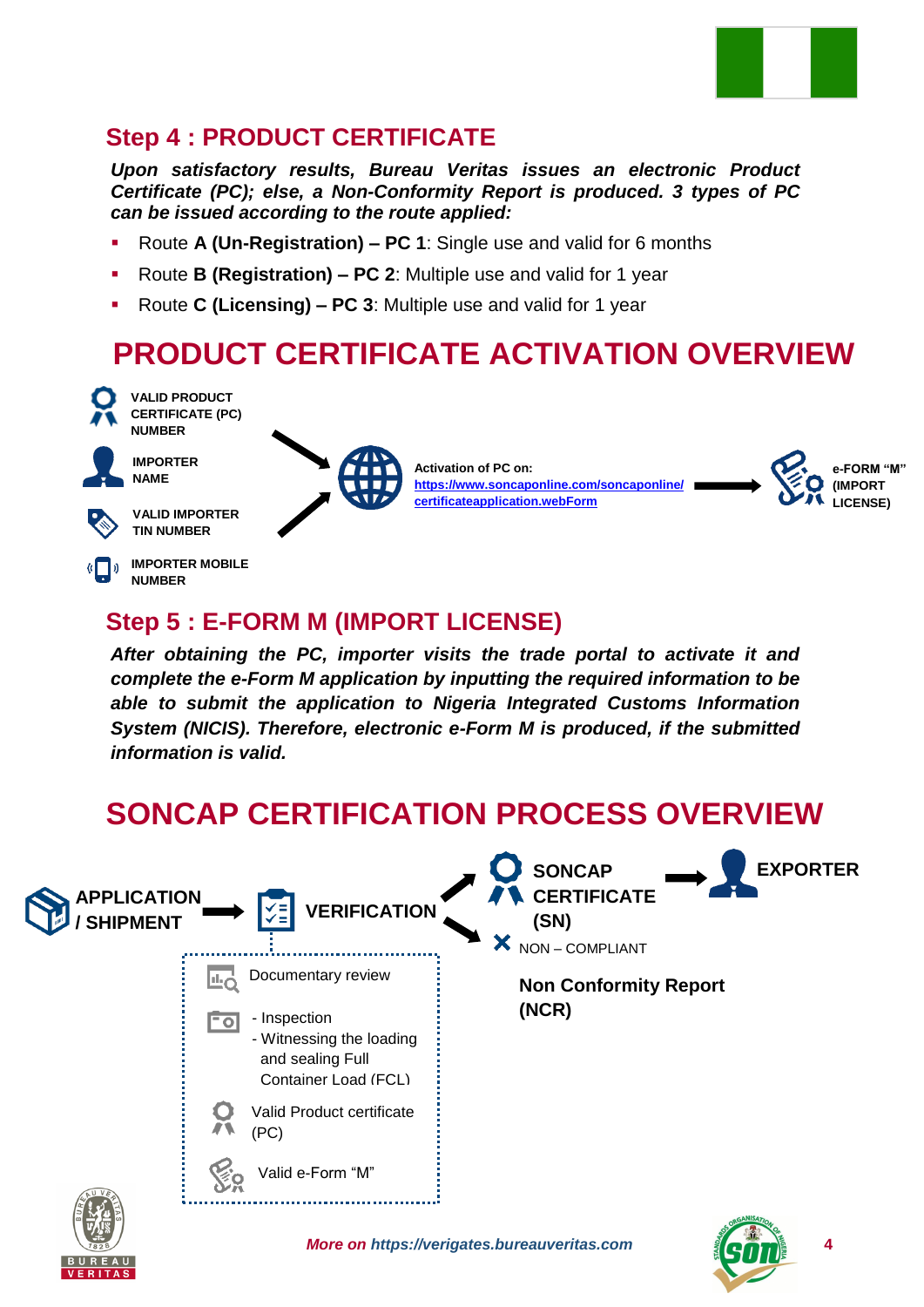

#### . **Step 6 : REQUEST FOR SONCAP CERTIFICATE**

*Exporter / Importer lodges a Request for SONCAP Certificate to a Bureau Veritas local contact (Filling up of the Request For Certificate (RFC) Form). Said request should include:*

- List, designation of goods intended to be exported, importer / exporter details
- Valid Product Certificate issued by a conformity assessment body appointed by **SON**
- Valid e-Form M
- Final invoice
- Transport document (Bill of Lading/Air Way Bill/ CMR…),( if available)
- **IMPORTER** Integrals and Tax Identification Number (TIN) **Integrals** 1 Integration 2 Integrals 2 Integrals 2 Integrals 2 Integrals 2 Integrals 2 Integrals 2 Integrals 2 Integrals 2 Integrals 2 Integrals 2 Integrals 2 Integ
- Information related to local and provisional date of availability of goods to carry out their physical inspection before shipment, witnessing the loading and sealing FCL.

#### **Step 7 : INSPECTION**

#### *Bureau Veritas checks that:*

- Goods presented are those identified during the documentary review
- Goods match their description in the provided PC, e-Form M and import / export documents
- **Products comply with applicable standards marking requirements**
- **If necessary, Bureau Veritas inspectors may take samples for additional assessment.**
- Witnessing the loading and sealing FCL (not applicable to air shipments and LCL)

### **Step 8 : FACILITATION ROUTES OF INSPECTION**

*3 different routes of inspection are available in SONCAP certification scheme to demonstrate compliance; it depends on the type of PC provided for the shipped products:*

- Route **A (Un-Registration) PC 1**: Inspection process is systematic for each consignment.
- Route **B (Registration) – PC 2**: Inspection process is required at least to 40 % of consignments shipped each 3 months.
- Route **C (Licensing) – PC 3**: Inspection process is required at least once per 6 months.

### **Step 9 : SONCAP CERTIFICATE**

*Bureau Veritas checks the inspection report (when inspection process is applied) against the provided documents. Upon satisfactory results, an electronic SONCAP Certificate (SC) is issued; else, a Non-Conformity Report is produced.*